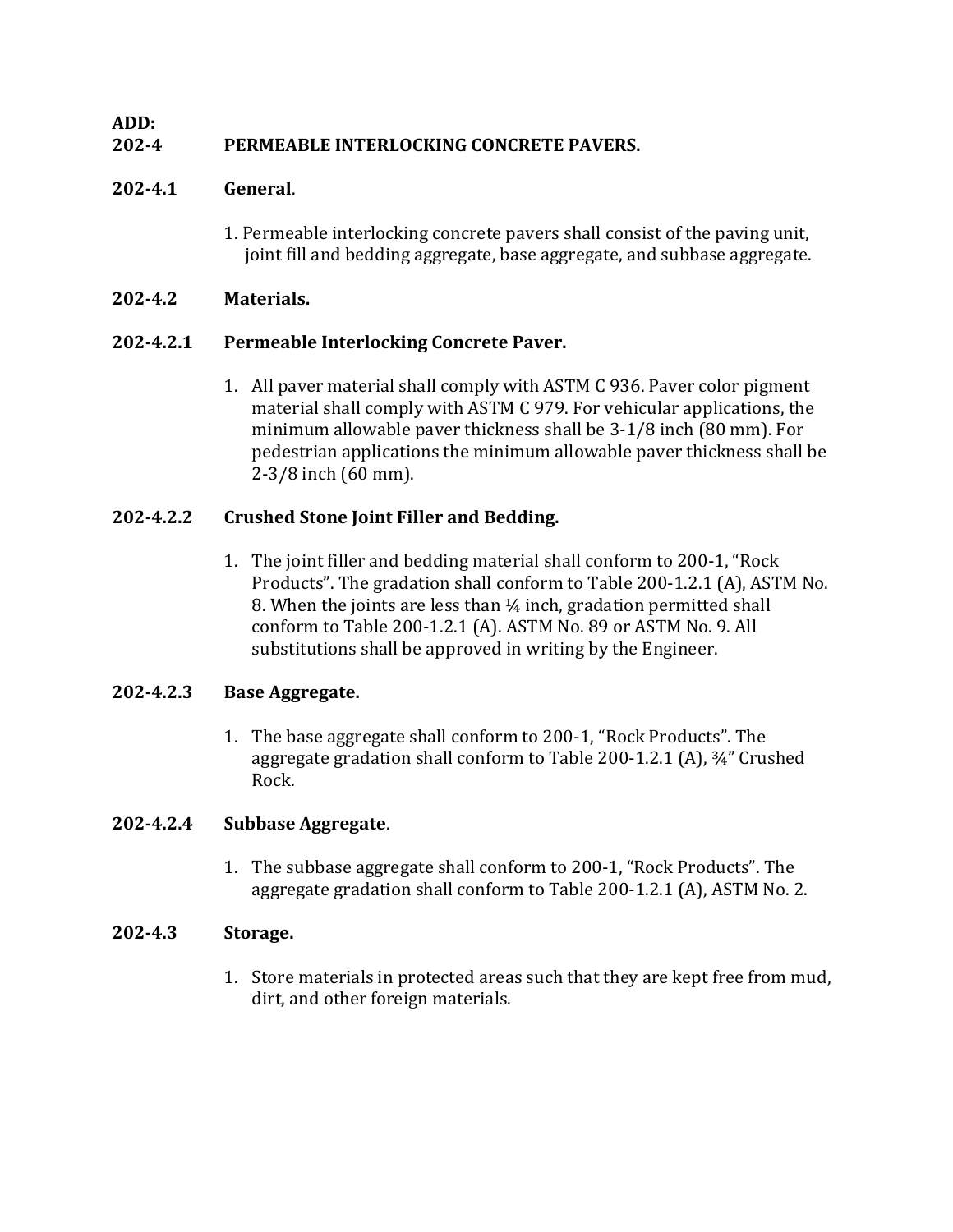# **303-9 PERMEABLE INTERLOCKING CONCRETE PAVERS.**

## **303-9.1 General**.

**ADD:**

- 1. Permeable interlocking concrete pavers shall conform to 202-4, "Permeable Interlocking Concrete Pavers".
- 2. Work shall be performed by a qualified installer meeting the following requirements:
	- a) Submit documentation showing comparable concrete paver installation similar in scope, design material, and extent indicated on the Plans has been successfully installed within the past 5 years or more of documented performance record for the proposed product and has been successfully performed by the installer and its personnel assigned to the concrete paver installation for this project.
	- b) Holds a current certificate from the Interlocking Concrete Pavement Institute Concrete Paver Installer Certification program.

## **303-9.2 Construction Test Section.**

1. Construct a test section using the same method and crew performing the installation. The test section shall be a minimum of 100 ft<sup>2</sup> (9.3 m<sup>2</sup>). The test section shall be tested to determine the surcharge of the bedding layer, joint sizes, and lines, laying pattern, color, and texture of the job. The test section may be incorporated in the Work if approved by the Engineer. The Engineer shall be notified at least 24 hours in advance of construction of the test section.

## **303-9.3 Subgrade.**

1. The subgrade preparation shall conform to 301-1, "Subgrade Preparation".

## **303-9.4 Base/Subbase.**

1. The base/subbase aggregate installation shall comply with 301-6, "Permeable Pavement Structural Base and Subbase".

## **303-9.5 Bedding.**

1. The bedding aggregate installation shall comply with 301-7, "Permeable Interlocking Concrete Pavers Bedding". Do not subject screeded bedding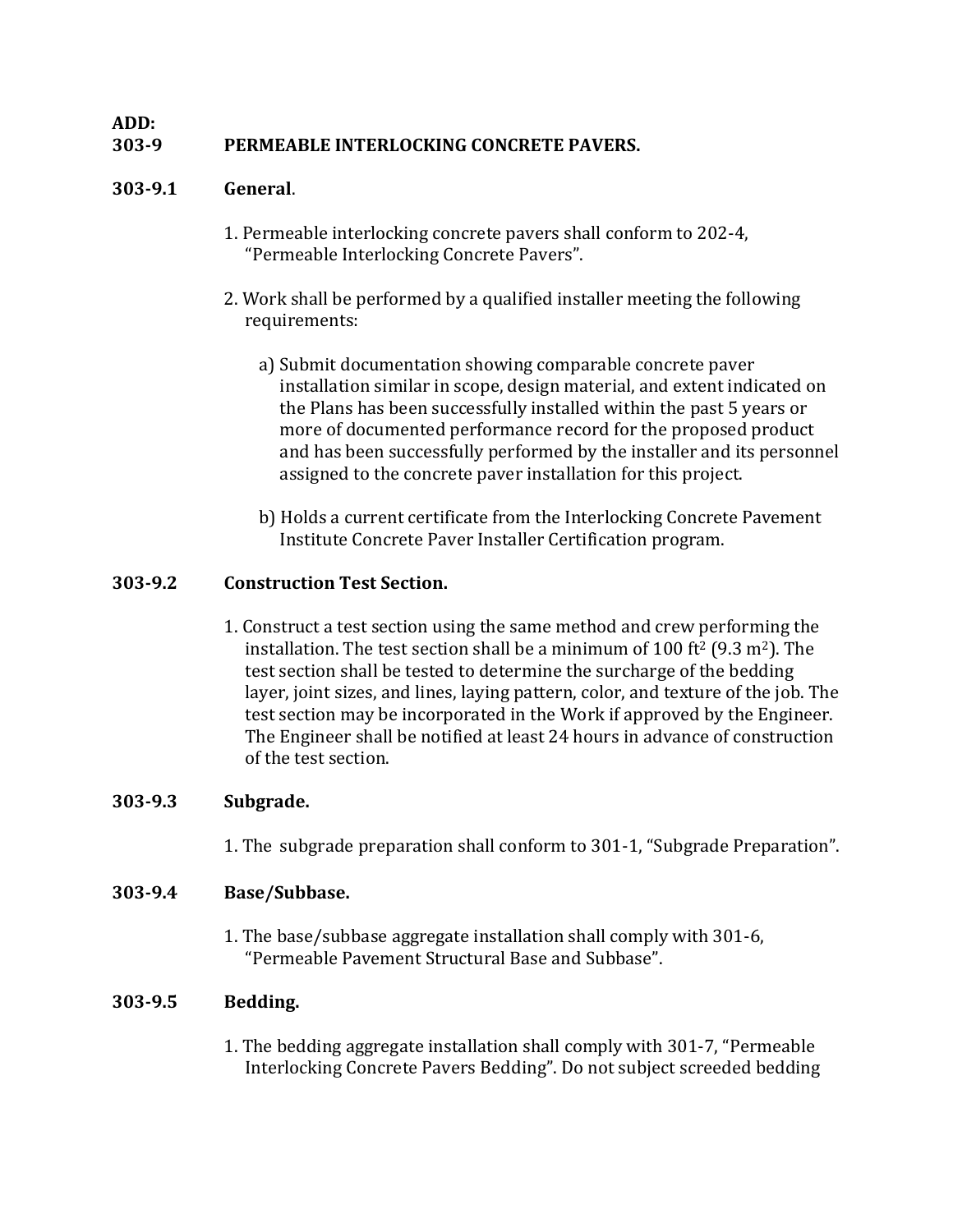material to any pedestrian or vehicular traffic before paving unit installation begins.

## **303-9.6 Paving Unit Placement.**

- 1. Paving units can be installed by manual methods or with mechanical equipment. The paving units shall be laid in the pattern(s) and joint widths shown in the Plans. The straight pattern lines shall be maintained.
- 2. Fill gaps at the edges of the paved areas with cut paver units. Cut pavers subject to tire traffic shall be no smaller than 1/3 of a whole unit.
- 3. Openings and joints shall be filled with fill material identified in the Plans. Excess fill aggregate on the surface shall be removed by sweeping the pavers clean.
- 4. The pavers shall be compacted and seated into the bedding material using a low-amplitude, 75-90 Hz plate compactor capable of at least 5,000 lbf (22 kN) centrifugal compaction force. At least 2 passes with the plate compactor shall be required. Compaction within 6 feet (1.8 m) of an unrestrained edge shall not be performed.
- 5. After compaction, additional filling aggregate shall be applied as needed and the cleaning and compaction process repeated.
- 6. The final surface tolerance of compacted pavers shall not deviate more than  $\pm$  3/8 inches over 10 feet ( $\pm$  9.5 mm over 3 m).

## **303-9.7 Acceptance.**

1. Adjacent pavers shall be no greater than 1/8 inch (3.2 mm) difference in height. Final elevations shall be checked for conformance to the Plans.

# **ADD:**

## **800-1.2.6 Amended Soil.**

Amended soil shall meet all of the requirements of Class "A" Topsoil as well as the following additional Requirements:

- a) Minimum organic matter content of 10% dry weight in planting beds, and 5% organic matter content in turf areas.
- b) Calculated amendment rates may be met through use of composted materials meeting the standards of Organic Soil Amendment (Type 1 or 3)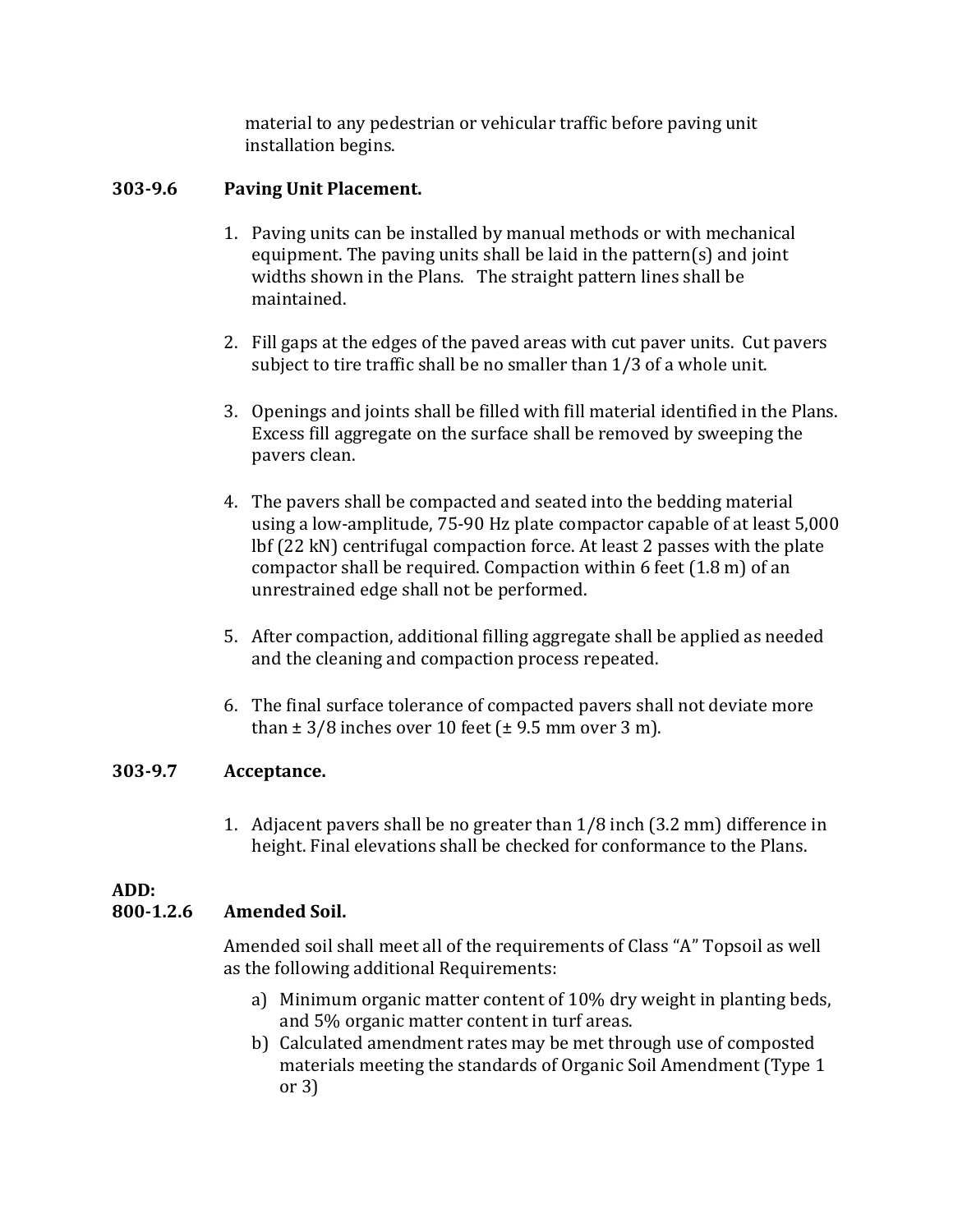The soil quality design guidelines listed above can be met by using one of the methods listed below:

- 1. Leave undisturbed native vegetation and soil, and protect from compaction during construction. Undisturbed soil may be utilized if it meets the organic matter and depth requirements.
- 2. Amend existing site topsoil or subsoil either at default "pre-approved" rates, or at custom calculated rates based on tests of the soil and amendment to achieve the organic matter content required.
- 3. Stockpile existing topsoil during grading, and replace it prior to planting. Stockpiled topsoil must also be amended if needed to meet the organic matter or depth requirements, either at a default "preapproved" rate or at a custom calculated rate.
- 4. Import topsoil mix of sufficient organic matter content and depth to meet the requirements.

More than one method may be used on different portions of the same site. Soil that already meets the depth and organic matter quality standards, and is not compacted, does not need to be amended.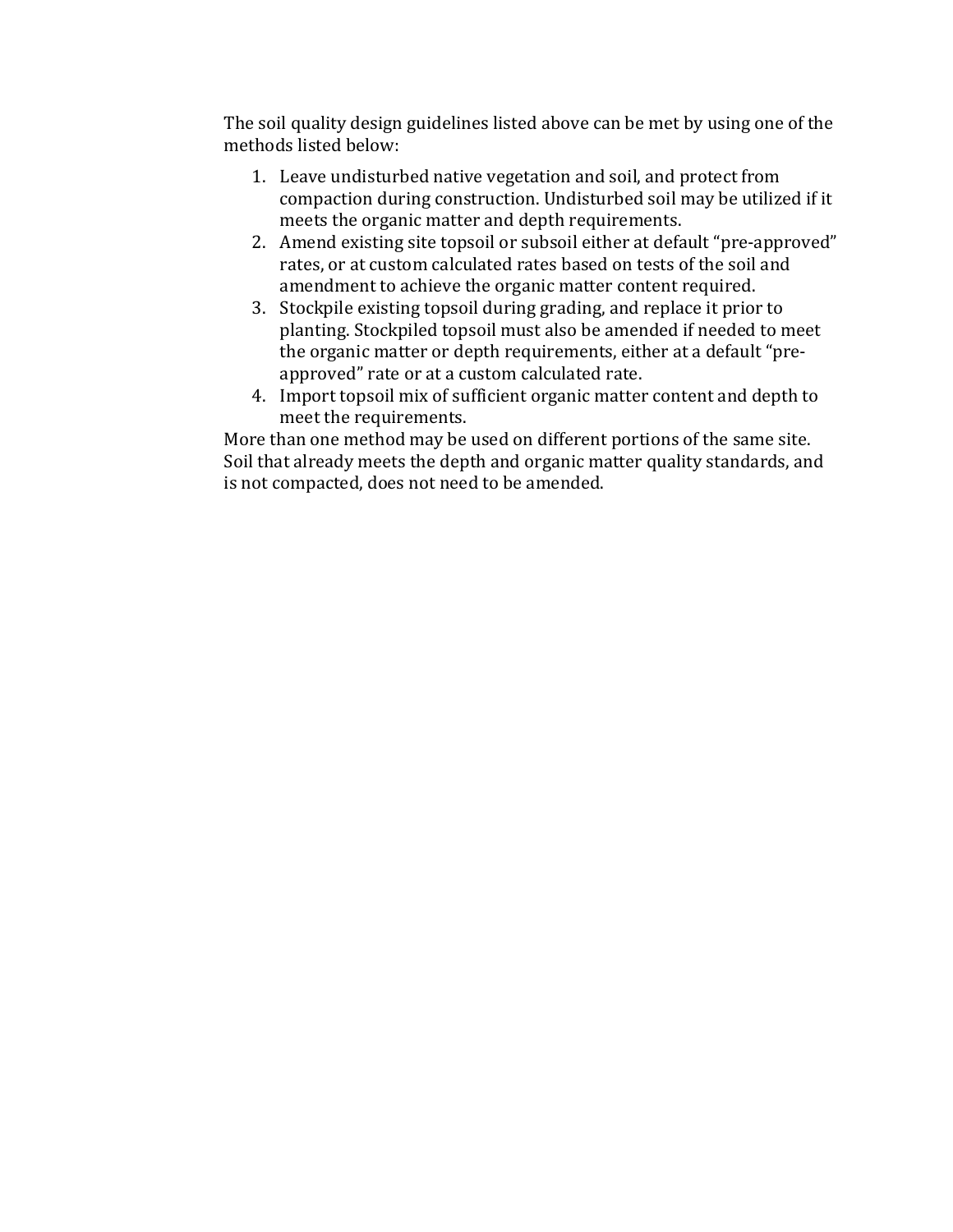**ADD:**

# **800-1.6 Bioretention Soil Media Composition, Testing, and Installation**

## **800-1.6.1 General**

Bioretention Soil Media (BSM) is intended to filter storm water and support plant growth while minimizing the leaching of potential pollutants. This specification includes requirements that apply to BSM used in stormwater treatment BMPs, including bioretention and biofiltration.

**ADD:**

## **800-1.6.2 Blended BSM Criteria and Testing Requirements**

## **800-1.6.2.1 General**

Blended BSM shall consist of 60% to 80% by volume sand, up to 20% by volume topsoil, and up to 20% by volume compost. Sand, Topsoil, and Compost used in BSM shall conform to requirements listed in Sections 800-1.2.10, 800-1.2.11, and 800-1.2.12, respectively. For bioretention/biofiltration with outlet-controlled designs, it is likely that topsoil will need to be omitted or reduced to achieve permeability targets.

Alternative mix components and proportions may be utilized, provided that the whole blended mix conforms to whole BSM criteria, detailed in Section 800- 1.2.9.3 through 800-1.2.9.5. Alternative mix designs may include alternative proportions and/or alternative organic amendments. Alternative mixes are subject to approval by the reviewing jurisdiction. Alternative mixes that use an alternative organic component (rather than compost) may be necessary when BMPs are installed in areas with nitrogen or phosphorus impaired receiving waters in order to meet more stringent BSM quality requirements as detailed in Section 800- 1.2.9.5.

## **800-1.6.2.2 Testing and Submittals**

At least 30 days prior to ordering materials, the Contractor shall submit the following to the local jurisdiction reviewer: source/supplier of BSM, location of source/supplier, a physical sample of the BSM, whole BSM test results from a third party independent laboratory, test results for individual component materials as required, and description of proposed methods and schedule for mixing, delivery, and placement of BSM. The test results shall be no older than 120 days and shall accurately represent the materials and feed stocks that are currently available from the supplier. The Contractor shall submit a written request for approval which shall be accompanied by written analysis results from a written report of a testing agency. The testing agency must be registered by the State for agronomic soil evaluation laboratory test fees shall be paid for by the Contractor.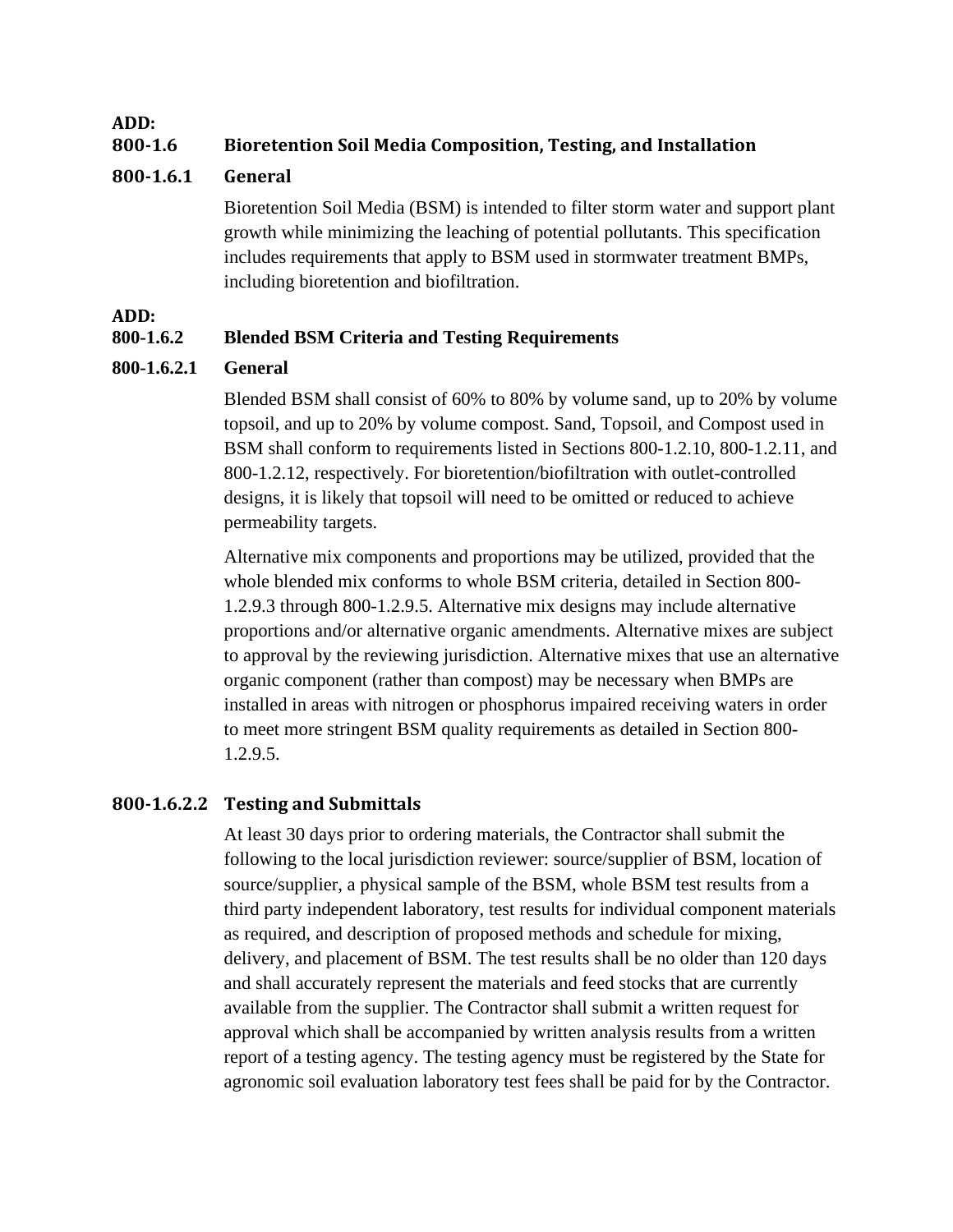Test results shall demonstrate conformance to agronomic suitability and hydraulic suitability criteria listed in Sections 800-1.2.9.3 and 800-1.2.9.4, respectively. BSM for use in BMPs in areas with water quality impairments in receiving waters shall also comply with applicable Chemical Suitability criteria in Section 800- 1.2.9.5. No delivery, placement, or planting of BSM shall begin until test results confirm the suitability of the BSM soil evaluation.

#### **800-1.6.2.3 Agronomic Suitability**

The BSM shall conform to the requirements herein to support plant growth. BSM which requires amending to comply with the below specifications shall be uniformly blended and tested in its blended state prior to testing and delivery.

- a) pH range shall be between 6.0-8.5.
- b) Salinity shall be between 0.5 and 3.0 millimho/cm (as measure by electrical conductivity)
- c) Sodium absorption ratio (SAR) shall be less than 5.0
- d) Chloride shall be less than 800 ppm.
- e) Cation exchange capacity shall be greater than 10 meq/100 g.
- f) Organic matter shall be between 2 and 5%.
- g) Carbon: Nitrogen ratio shall be between 12 and 40 (15 to 40 preferred).

Textural class fraction shall adhere to limits below, as determined by ASTM Method D422 or an approved alternative method:

| <b>Textural Class</b><br>(ASTM D422) | <b>Size Range</b>     | <b>Mass Fraction</b><br>(percent) |
|--------------------------------------|-----------------------|-----------------------------------|
| Gravel                               | Larger than 2 mm      | 0 to 25 of total sample           |
| Clay                                 | Smaller than 0.005 mm | 0 to 5 of non-gravel<br>fraction  |

**Table 800-1.6.2.3. BSM Textural Class**

Test results shall show the following information:

- a) Date of testing
- b) Project name, contractor name, and source of materials and supplier name

Copies of all testing reports including, at a minimum, analytical results sufficient to confirm compliance with all requirements listed in this section.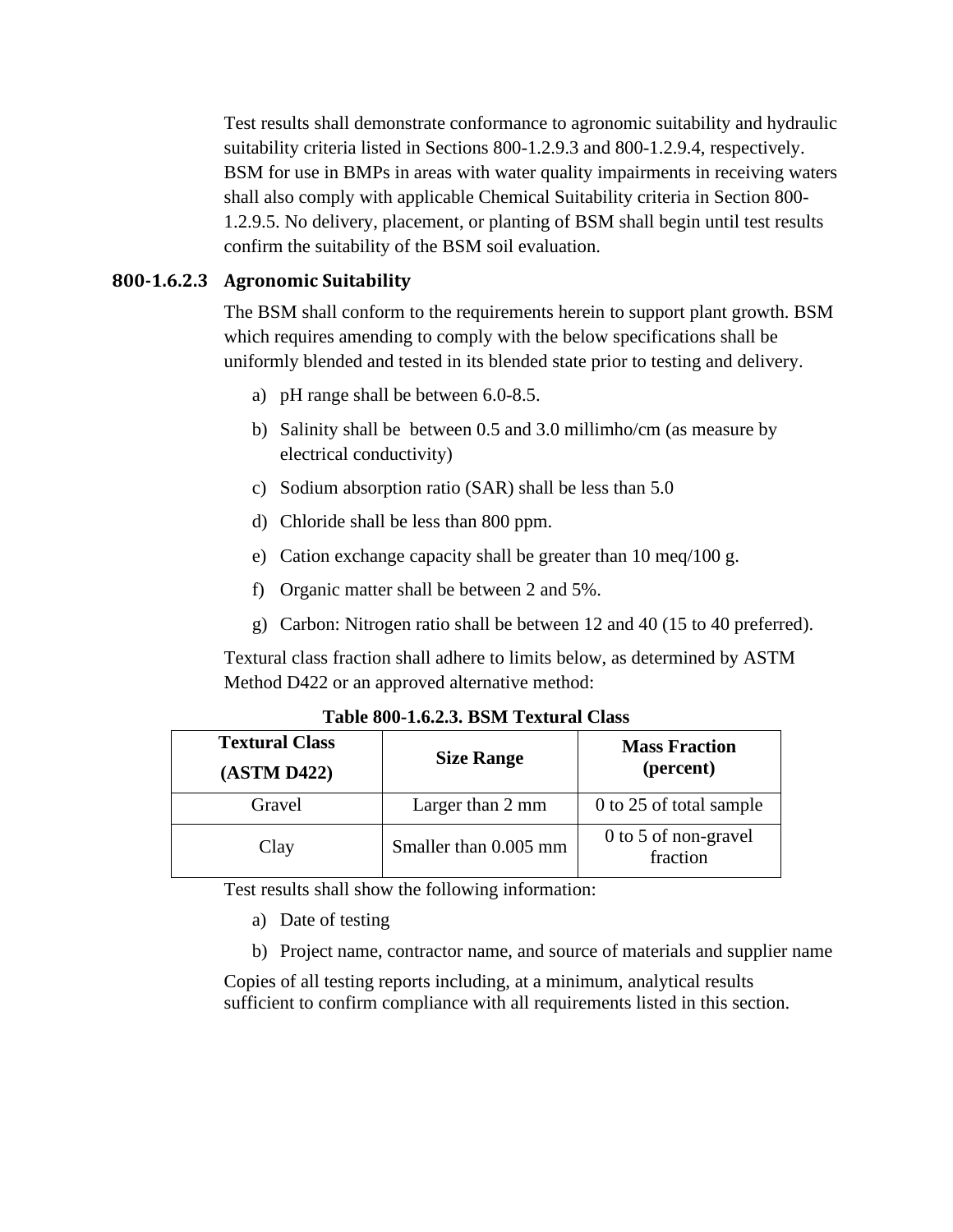#### **800-1.6.2.4 Hydraulic Suitability**

BSM shall meet the appropriate hydraulic properties for filtering stormwater. The BSM shall conform to the requirements in Sections 800-1.6.2.4.1 to 800-1.6.2.4.4 to support plant growth. BSM which requires amending, shall be uniformly blended and tested in its blended state prior to testing and delivery.

#### **800-1.6.2.4.1 Testing**

The saturated hydraulic conductivity of the whole BSM shall be measured according to the method detailed in the measurement of hydraulic conductivity (USDA Handbook 60, method 34b), commonly available as part of standard agronomic soil evaluation, or ASTM D2434 Permeability of Granular Soils (at approximately 85% relative compaction Standard Proctor, ASTM D698). BSM shall conform to hydraulic criteria associated with the BMP design configuration that best applies to the facility where the BSM will be` installed (Section 800- 1.2.9.4.2 or 800-1.2.9.4.3).

#### **800-1.6.2.4.2 Systems with Unrestricted Underdrain System (i.e., media control)**

For systems with underdrains that are not restricted, the BSM shall meet the minimum and maximum measured hydraulic conductivity found in the table in Section 800-1.2.9.4.4 to ensure adequate flow rate through the BMP and longevity of the system but reduce excessive velocities through the media. In all cases, an upturned elbow system on the underdrain, measuring 9 to 12 inches above the invert of the underdrain, should be used to control velocities in the underdrain pipe and reduce potential for solid migration through the system.

# **800-1.6.2.4.3 Systems with Unrestricted Underdrain System (i.e., outlet**

#### **control)**

For systems in which the flow rate of water through the media is controlled via an outlet control device (e.g., orifice or valve) affixed to the outlet of the underdrain system, the hydraulic conductivity of the media should meet the requirements in the table in Section 800-1.2.9.4.4 and the outlet control device should control the flow rate to between 5 and 12 inches per hour. This configuration reduces the sensitivity of system performance to the hydraulic conductivity, compaction, and clogging of the material, reduces the likelihood of preferential flow through media, and allows more precise design and control of system flow rates. For these reasons, outlet control should be considered the preferred design option over unrestricted underdrain systems.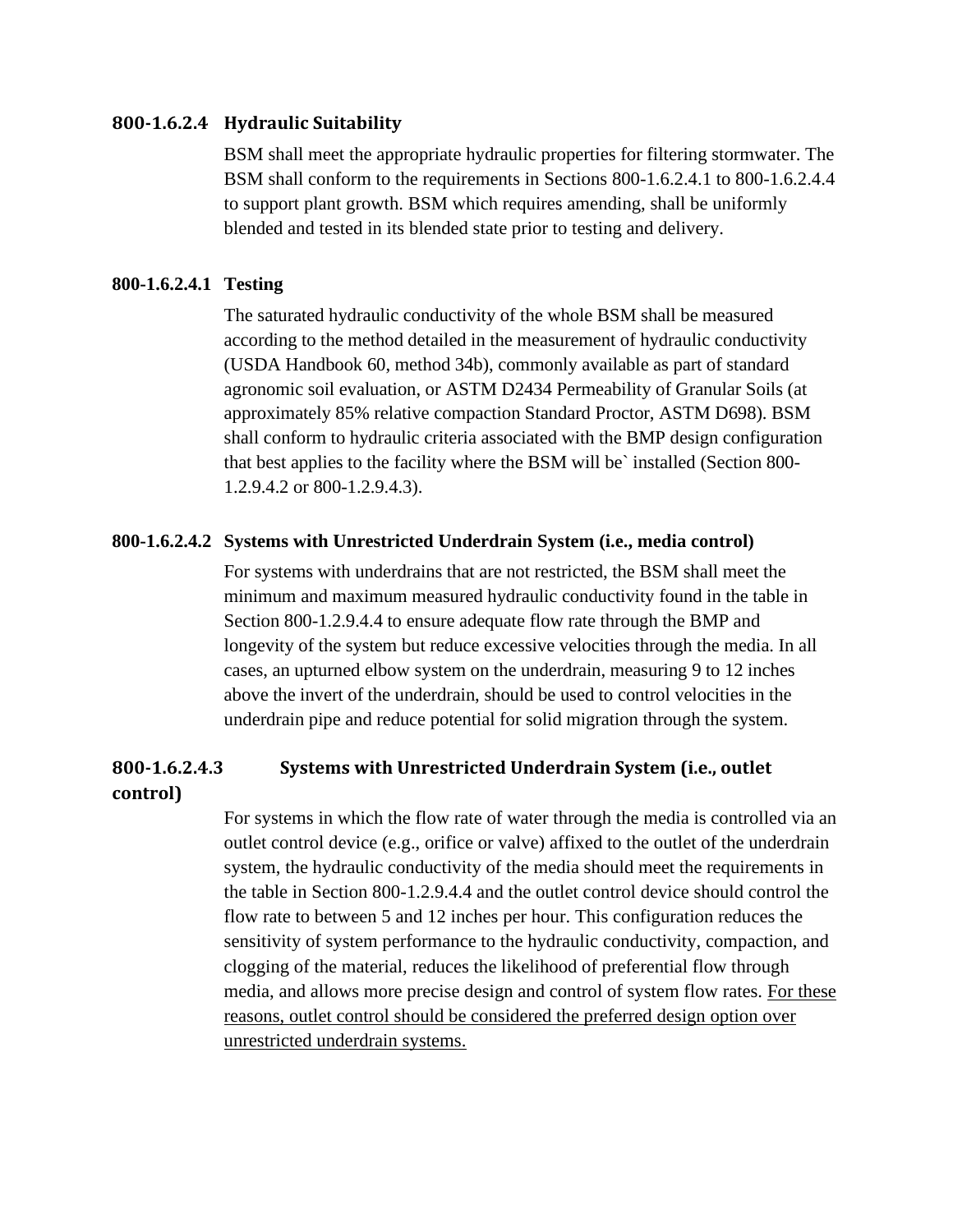#### **800-1.6.2.4.4 Systems without Underdrains**

For systems without underdrains, the BSM shall have a hydraulic conductivity of at least 5 inches per hour, or at least 2 times higher than the design infiltration rate of the underlying soil, whichever is greater.

|                                                             | <b>Hydraulic Conductivity Requirements</b> |                        |
|-------------------------------------------------------------|--------------------------------------------|------------------------|
| <b>Underdrain System</b>                                    | Minimum (in/hr)                            | <b>Maximum</b> (in/hr) |
| Unrestricted (media<br>control)                             |                                            | 24                     |
| Restricted (outlet)<br>control) Preferred<br>Design Option. | 20                                         | 80                     |

**Table 800-1.6.2.4.4. Hydraulic Conductivity Requirements**

#### **800-1.6.2.5 Chemical Suitability for Areas Draining to Impaired Receiving Waters**

#### **800-1.6.2.5.1 General**

The chemical suitability criteria listed in this section do not apply to systems without underdrains, unless groundwater is impaired or susceptible to nutrient contamination. Limits for a given parameter only apply if that parameter is associated with a water quality impairment, priority water quality condition, and/or TMDL in the receiving water. Limits may be waived at the discretion of the reviewing jurisdiction if it is determined by the jurisdiction that it is unreasonable to meet the specification using locally-available materials (available within 100 miles).

## **800-1.6.2.5.2 Testing**

Potential for pollutant leaching shall be assessed using either the Saturated Media Extract Method (aka, Saturation Extract) that is commonly performed by agronomic laboratories or the Synthetic Precipitation Leaching Procedure (SPLP) (EPA SW-846, Method 1312). If the saturation extract method is used, samples may be rinsed with up to five pore volumes before collecting extract for analysis.

## **800-1.6.2.5.3 BSM Limits in Areas Draining to Impaired Receiving Waters**

The limits in this section are in terms of the concentration of a parameter in water that has been contacted with the BSM.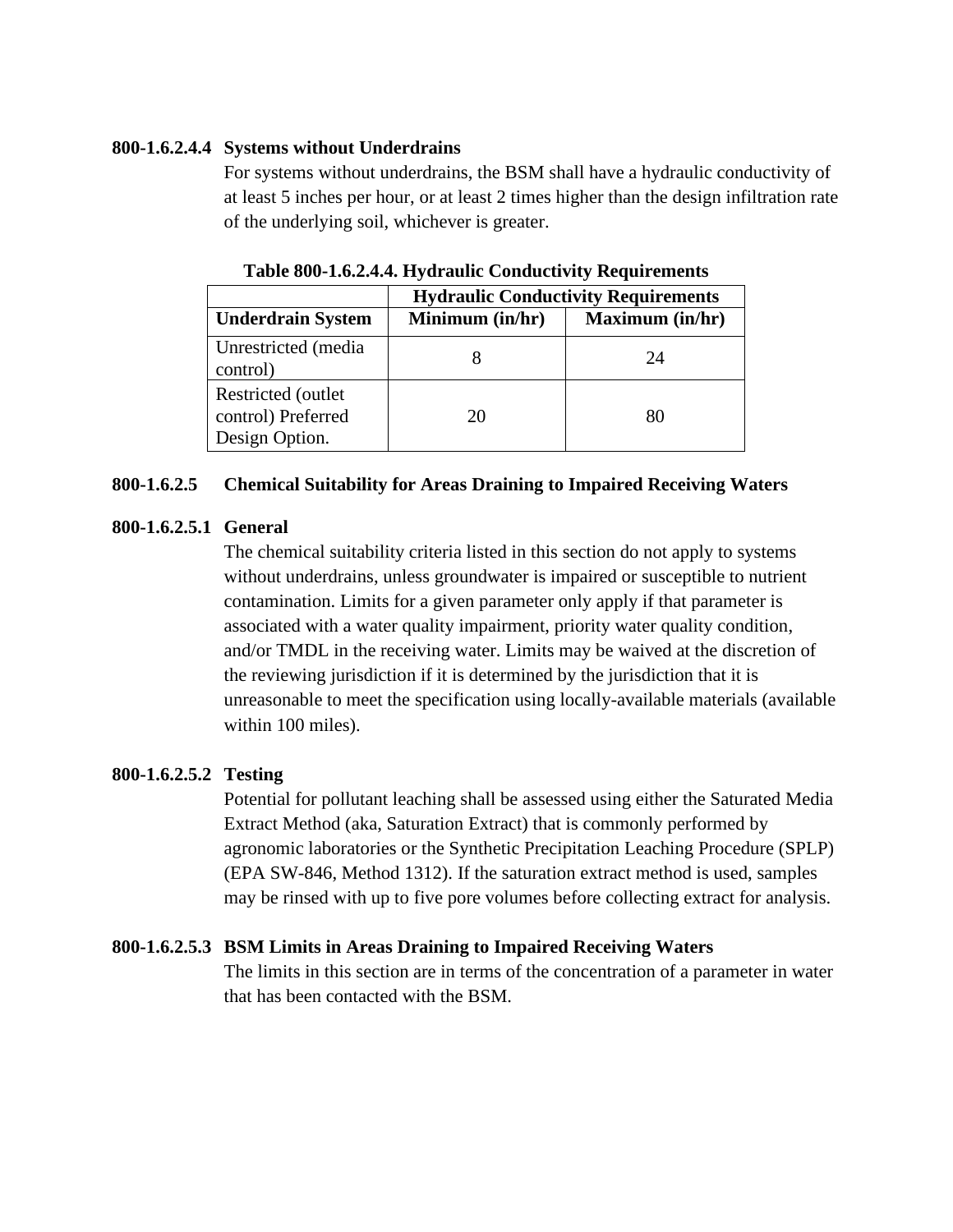| <b>Applicable Pollutant(s)</b> | <b>Saturation Extract or SPLP Criteria</b> |
|--------------------------------|--------------------------------------------|
| Phosphorus*                    | $< 1$ mg/L                                 |
| Zinc                           | $< 1$ mg/L                                 |
| Copper                         | $< 0.04$ mg/L                              |
| Lead                           | $< 0.025$ mg/L                             |
| Arsenic                        | $< 0.02$ mg/L                              |
| Cadmium                        | $< 0.01$ mg/L                              |
| Mercury                        | $< 0.01$ mg/L                              |
| Selenium                       | $< 0.01$ mg/L                              |

**Table 800-1.6.2.5.3. BSM Limits in Areas Draining to Impaired Receiving Waters**

## **800-1.6.2.5.4 Alternative BSM for Reduced Phosphorus Leaching**

In areas with impaired receiving waters, alternative BSM should be considered, especially if receiving waters are phosphorus impaired. BSM with 20% compost may result in phosphorus leaching and soluble phosphorus test results in excess of the 1 mg/L limit presented in the table in Section 800-1.2.9.5.3 Alternative organic amendments, such as coco coir pith and/or composted wood products, in place of compost should be considered in these areas. Sand and soil components with higher levels of iron and aluminum should also be considered to limit the solubility of phosphorus.

## **800-1.6.2.5.5 Nitrogen Impaired Receiving Waters**

In areas with a downstream water quality impairment or TMDL for nitrogen, a combination of BSM composition and BMP design shall be used to reduce the potential for nitrate leaching from BMPs.

- BSM: The C:N ratio of BSM shall be between 15 and 40 to reduce the potential for nitrate leaching.
- BMP design: BMPs shall be designed to either enhance infiltration into underlying soils or with internal water storage to promote reduction of nitrogen:
	- o If a BMP is installed with a liner, the BMP must include an internal saturated zone, consisting of at least an 18-inch thick layer of gravel, to enhance denitrification.
	- o If a BMP does not include a liner, it must be installed with a retention zone below the underdrain discharge elevation, consisting of at least an 18-inch thick layer of gravel, to enhance infiltration into underlying soils.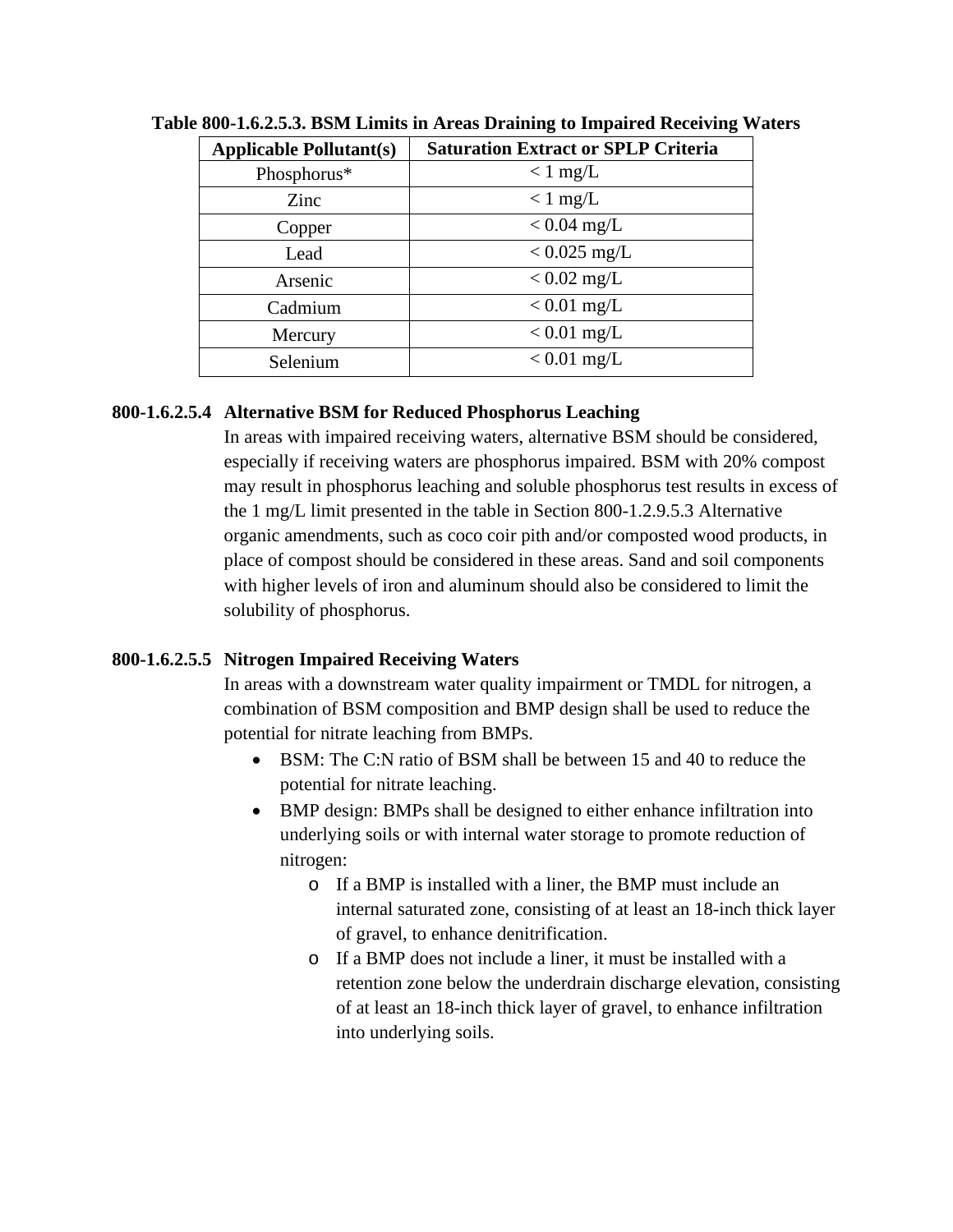## **ADD: 800-1.6.3 Sand for BSM**

## **800-1.6.3.1 General**

Sand used in BSM should preferably be washed prior to delivery. If sand is not washed it must still meet sieve analysis requirements in Table 800-1.6.3.2.

## **800-1.6.3.2 Gradation Limits**

A sieve analysis shall be performed in accordance with California Test 202, ASTM D 422, or approved equivalent method to demonstrate compliance with the gradation limits shown in the table below. Fines passing the No. 200 sieve shall be non-plastic.

|                        | <b>Percentage Passing Sieve (by weight)</b> |                |  |
|------------------------|---------------------------------------------|----------------|--|
| Sieve Size (ASTM D422) | <b>Minimum</b>                              | <b>Maximum</b> |  |
| $3/8$ inch             | 100                                         | 100            |  |
| #4                     | 90                                          | 100            |  |
| #8                     | 70                                          | 100            |  |
| #16                    | 40                                          | 95             |  |
| #30                    | 15                                          | 70             |  |
| #40                    | 5                                           | 55             |  |
| #100                   |                                             | 15             |  |
| #200                   |                                             |                |  |

**Table 800-1.6.3.2. Sand for BSM Gradation Limits**

## **ADD:**

## **800-1.6.4 Topsoil for BSM**

## **800-1.6.4.1 General**

Topsoil shall be free of hazardous materials and shall be consistent with a common definition of topsoil. Decomposed granite and derivatives of decomposed granite are not considered to be topsoil for the purpose of this specification.

# **800-1.6.4.2 Textural Class**

Topsoil shall be classified as a sandy loam or a loamy sand according to the US Department of Agriculture soil classification system. In addition, a textural class analysis shall be performed in accordance with ASTM D422, or an approved alternative method to demonstrate compliance with the gradation limits in the table below.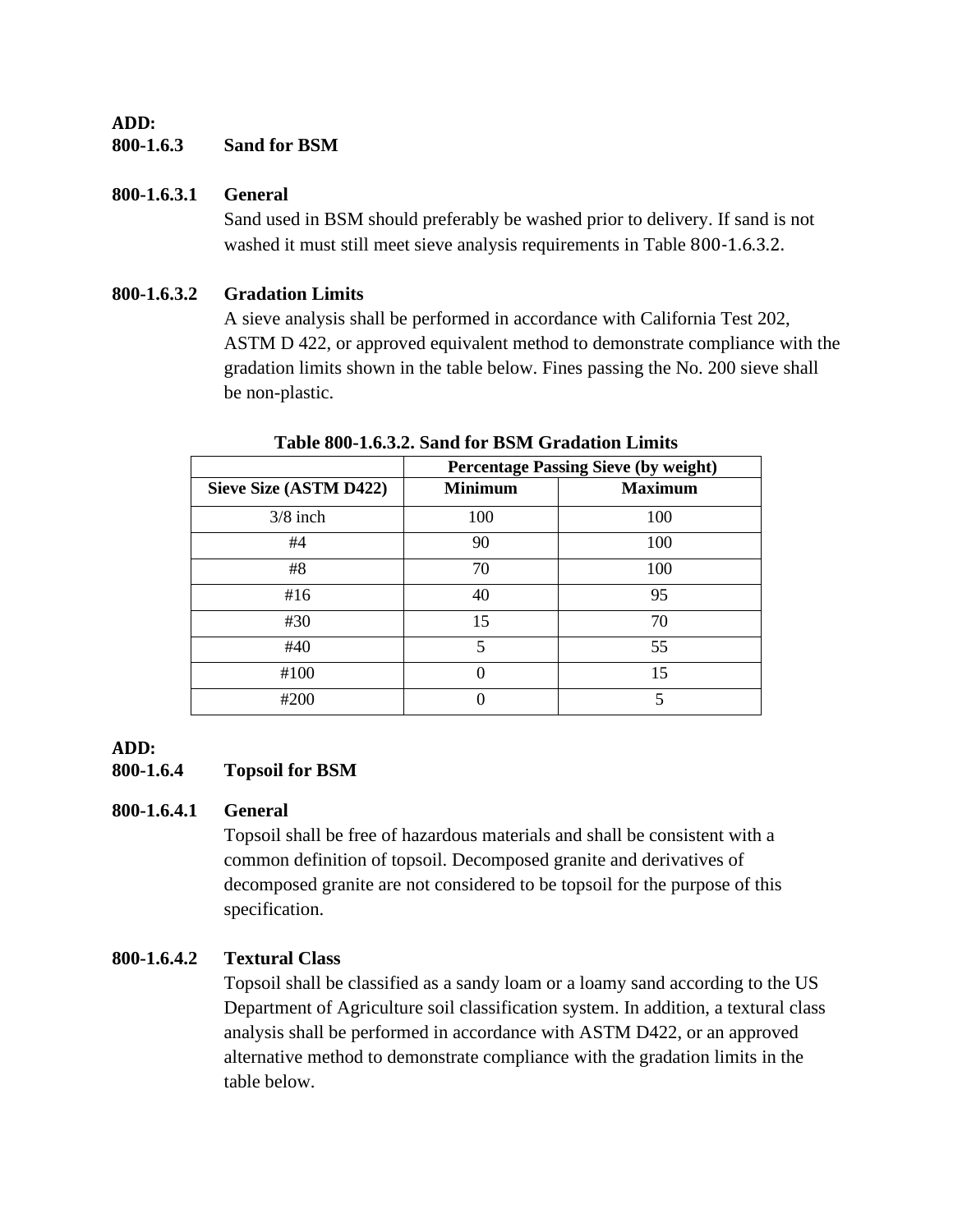| <b>Textural Class (ASTM</b><br>D422) | <b>Size Range</b>     | <b>Mass Fraction</b><br>(percent) |
|--------------------------------------|-----------------------|-----------------------------------|
| Gravel                               | Larger than 2 mm      | 0 to 25 of total sample           |
| Clay                                 | Smaller than 0.005 mm | 0 to 15 of non-gravel             |
|                                      |                       | fraction                          |

**Table 800-1.6.4.2 Topsoil for BSM Textural Class**

# **ADD:**

# **800-1.6.5 Compost for BSM**

## **800-1.6.5.1 General**

Compost Quality: Compost should be a well-decomposed, stable, weed-free organic matter source derived from waste materials including yard debris, wood wastes or other organic materials, **not including manure or biosolids**. Compost shall have a dark brown color and a soil-like odor. Compost that is exhibiting a sour or putrid smell, contains recognizable grass or leaves, or is hot (120 degrees Fahrenheit) upon delivery or rewetting is not acceptable.

Compost shall be produced at a facility inspected and regulated by the local enforcement agency for CalRecycle. Compost should also preferably be certified by the U.S. Composting Council's Seal of Testing Assurance Program (USCC STA) or an approved equivalent program.

# **800-1.6.5.1.1 Gradation Limits**

A sieve analysis shall be performed in accordance with ASTM D 422, or approved equivalent method to demonstrate compliance with the gradation limits show in the table below.

| Sieve Size (ASTM D422) | <b>Percent Passing Sieve (by weight)</b> |
|------------------------|------------------------------------------|
| 1/2                    | 97 to 100                                |
| #10                    | $40 \text{ to } 90$                      |

| Table 800-1.6.5.1.1 Compost Gradation Limits |  |  |
|----------------------------------------------|--|--|
|                                              |  |  |

## **800-1.6.5.1.2 Material Content**

Compost should comply with the following requirements: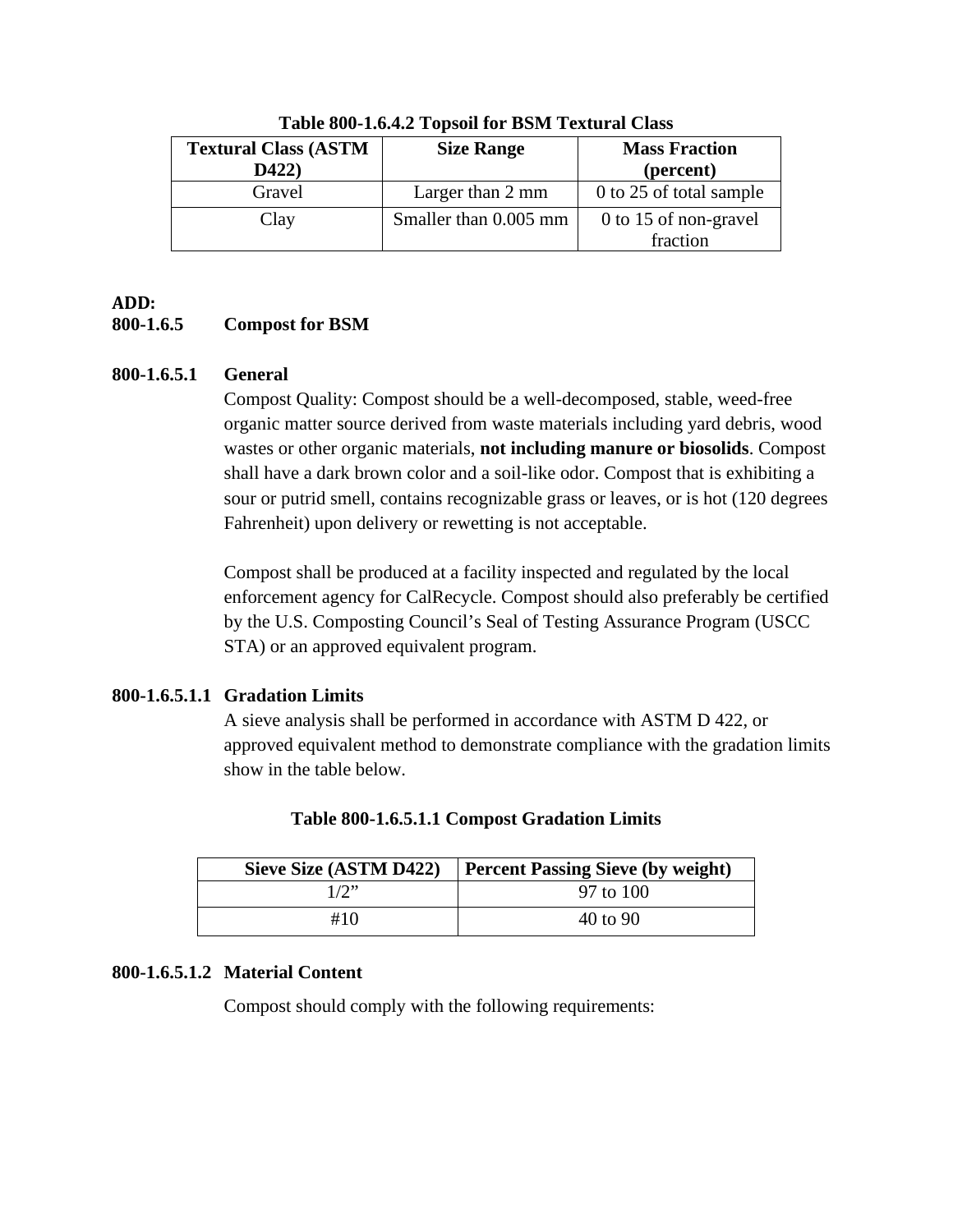| <b>Parameter</b>                            | <b>Method</b>                                                                                                                                                                                                                                                          | <b>Requirement</b> | <b>Units</b> |
|---------------------------------------------|------------------------------------------------------------------------------------------------------------------------------------------------------------------------------------------------------------------------------------------------------------------------|--------------------|--------------|
| <b>Moisture Content</b>                     | Gravimetric                                                                                                                                                                                                                                                            | 25%-60%            | dry solids   |
| Organic Matter                              | <b>ASTM F 1647 Standard Test</b><br>Methods for Organic Matter<br><b>Content of Athletic Field</b><br><b>Rootzone Mixes or Testing</b><br>Methods for the Examination<br>of Compost and Composting<br>(TMECC) 05.07A, "Loss-On-<br>Ignition Organic Matter<br>Method." | 35%-100%           | dry weight   |
| pH                                          | <b>Saturation Paste</b>                                                                                                                                                                                                                                                | $6.0 - 8.5$        |              |
| Carbon: Nitrogen Ratio                      |                                                                                                                                                                                                                                                                        | $15:1 - 40:1$      |              |
| Maturity/Stability                          | Solvita®                                                                                                                                                                                                                                                               | > 5.5              | Index value  |
| <b>Inert Material/Physical Contaminants</b> |                                                                                                                                                                                                                                                                        |                    |              |
| Plastic, Metal, and<br>Glass                |                                                                                                                                                                                                                                                                        | $< 1\%$            | by weight    |
| Sharps (% $>$ 4mm)                          |                                                                                                                                                                                                                                                                        | 0%                 | by weight    |

#### **Table 800-1.6.5.1.2. Compost Material Content**

## **800-1.6.5.2 Compost Testing**

Compost shall meet the following requirements as demonstrated through standard agronomic testing methods:

- **a) Carbon to nitrogen (C:N) ratio.** C:N shall be between 15:1 and 40:1, preferably above 20:1 to reduce the potential for nitrogen leaching/washout.
- **b) pH.** pH shall be between 6.0 and 8.5.
- **c) Soluble Salt Concentration.** Soluble Salt Concentration shall be less than 10 dS/m. (Method TMECC 4.10-A, USDA and U.S. Composting Council).
- **d) Stability.** Carbon Dioxide evolution rate shall be less than 3.0 mg CO2-C per g compost organic matter (OM) per day or less than 6 mg CO2-C per g compost carbon per day, whichever unit is reported. (Method TMECC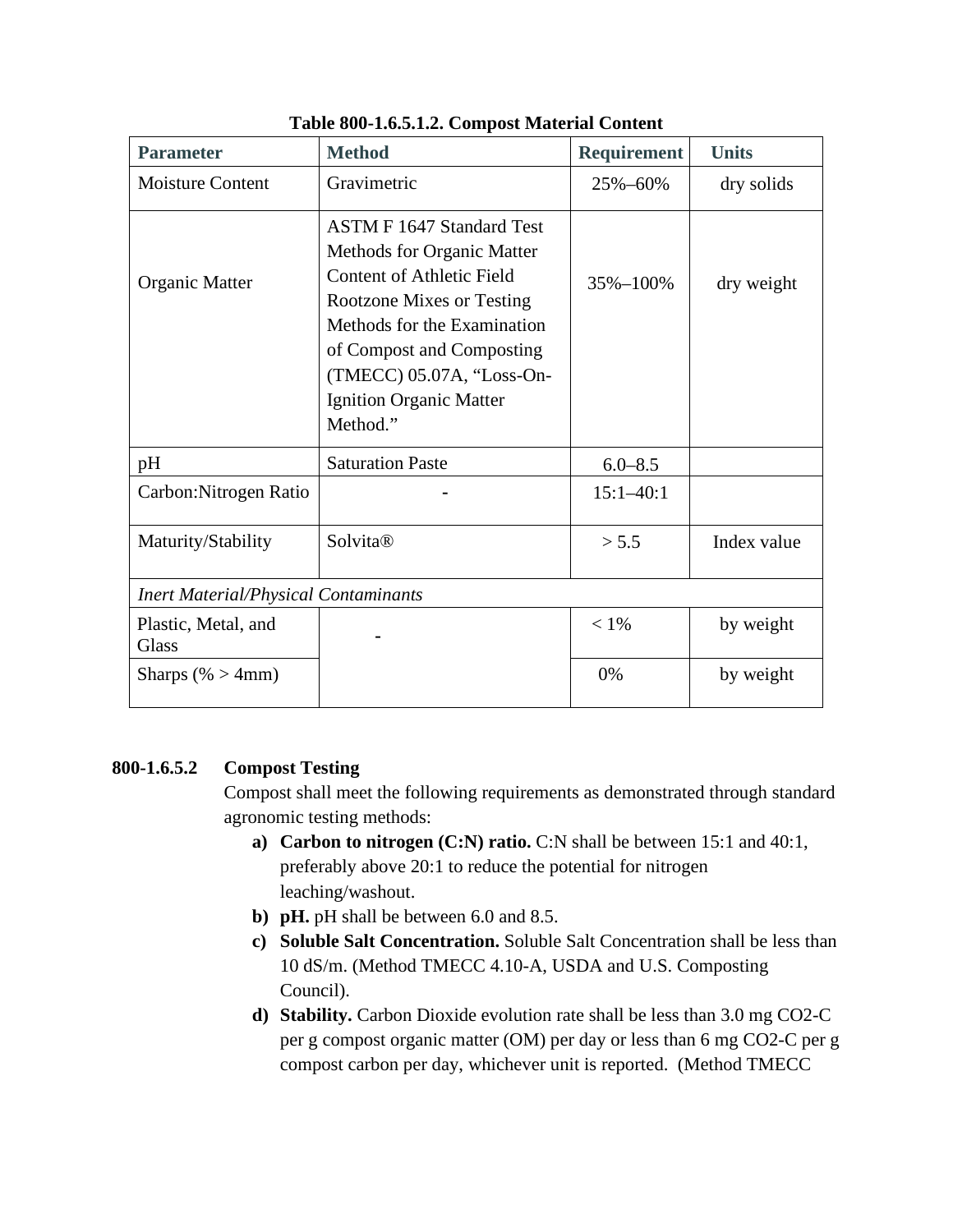5.08-B, USDA and U.S. Composting Council). Alternatively a Solvita rating of 5.5 or higher is acceptable.

#### **800-1.6.5.2.1 Pathogens and Pollutant Limits**

Select pathogens shall pass US EPA Class A standard, 40 CFR Section 503.32(a). Trace Metals shall pass US EPA Class A standard, 40 CFR Section 503.13, Table 1 for Ceiling Concentrations.

#### **ADD:**

#### **800-1.6.6 Delivery, Storage, and Handling**

#### **800-1.6.6.1 General**

BSM shall be thoroughly mixed prior to delivery using mechanical mixing methods such as a drum mixer. The Contractor shall protect soils and mixes from absorbing excess water and from erosion at all times.

#### **800-1.6.6.2 Delivery**

The Contractor shall not deliver or place soils in wet or muddy conditions.

#### **800-1.6.6.3 Storage**

The Contractor shall not store materials unprotected during large rainfall events (>0.25 inches). If water is introduced into the material while it is stockpiled, the Contractor shall allow the material to drain to the acceptance of the reviewing jurisdiction before placement.

## **800-1.6.6.4 Handling and Placement**

BSM shall be lightly compacted and placed in loose lifts approximately 12 inches (300 mm) to ensure reasonable settlement without excessive compaction. Compaction within the BSM area should not exceed 85% standard proctor within the BSM. Machinery shall not be used in the bioretention facility to place the BSM. A conveyor or spray system shall be used for media placement in large facilities. Low ground pressure equipment may be authorized for large facilities at the discretion of the reviewing jurisdiction. Placement methods and BSM quantities shall account for approximately 10% loss of volume due to settling. Planting methods and timing shall account for settling of media without exposing plant root systems.

#### **800-1.6.6.5 Quality Control and Acceptance**

#### **800-1.6.6.5.1 General**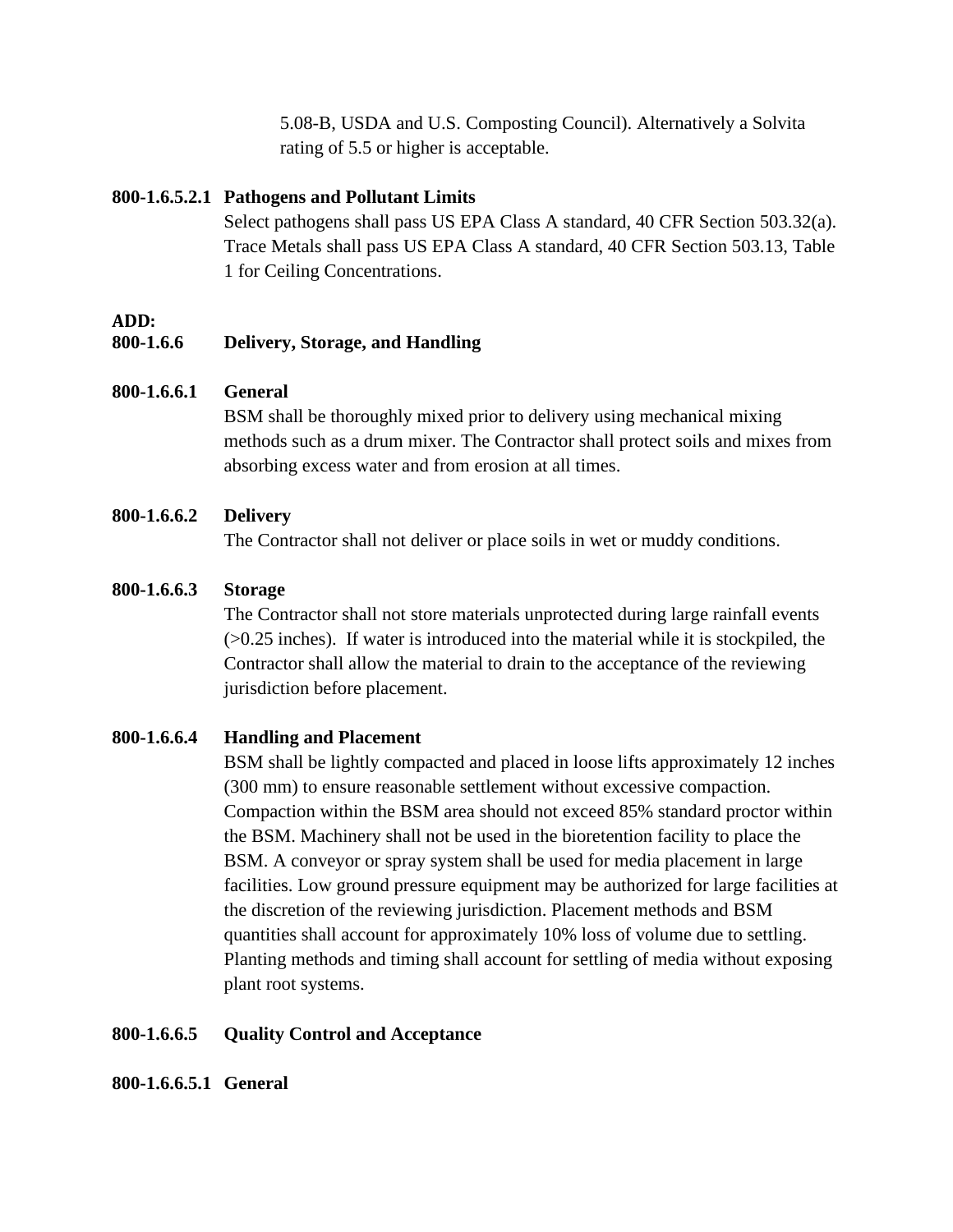Close adherence to the material quality controls herein are necessary in order to support healthy vegetation, minimize pollutant leaching, and assure sufficient permeability to infiltrate/filter runoff during the life of the facility. Amendments may be included to adjust agronomic properties. Acceptance of the material will be based on test results certified to be representative. Test results shall be conducted no more than 120 days prior to delivery of the blended BSM to the project site. For projects installing more than 100 cubic yards of BSM, batchspecific tests of the blended mix shall be provided to the reviewing jurisdiction for every 100 cubic yards of BSM along with a site plan showing the placement locations of each BSM batch within the facility.

#### **ADD:**

#### **800-1.6.7 Aggregate Materials for Bioretention and Biofiltration Drainage Layers**

#### **800-1.6.7.1 General**

This section provides material specifications for drainage layers below BSM in bioretention BMPs. This consists of a two-layer choker placed below the BSM and above the reservoir layer.

#### **800-1.6.7.2 Rock and Sand Materials for Drainage Layers**

#### **800-1.6.7.2.1 General**

All sand and stone products used in BSM drainage layers shall be clean and thoroughly washed.

#### **800-1.6.7.2.2 Choker Layer**

Graded aggregate material is installed as a choker layer to separate BSM from the drainage rock reservoir layer. The purpose of this layer is to limit migration of sand or other fines from the BSM. The choker material consists of two layers of choking aggregate increasing in particle size. The top layer (closets to the BSM) of the choker shall be constructed of thoroughly washed ASTMC33 Sand material as detailed in Greenbook Table 200-1.5.5. The bottom layer of the choker shall be constructed of thoroughly washed ASTM No. 8 aggregate material conforming to gradation limits contained in Greenbook Table 200-1.2.1.

#### **800-1.6.7.2.3 Reservoir Layer**

Reservoir layer material is installed below choker layers to provide additional storm water storage capacity and contain the underdrain pipe(s). This layer shall be constructed of thoroughly washed 3/4-inch crushed rock open graded aggregate material conforming to gradation limits contained in Greenbook Table 200-1.2.1.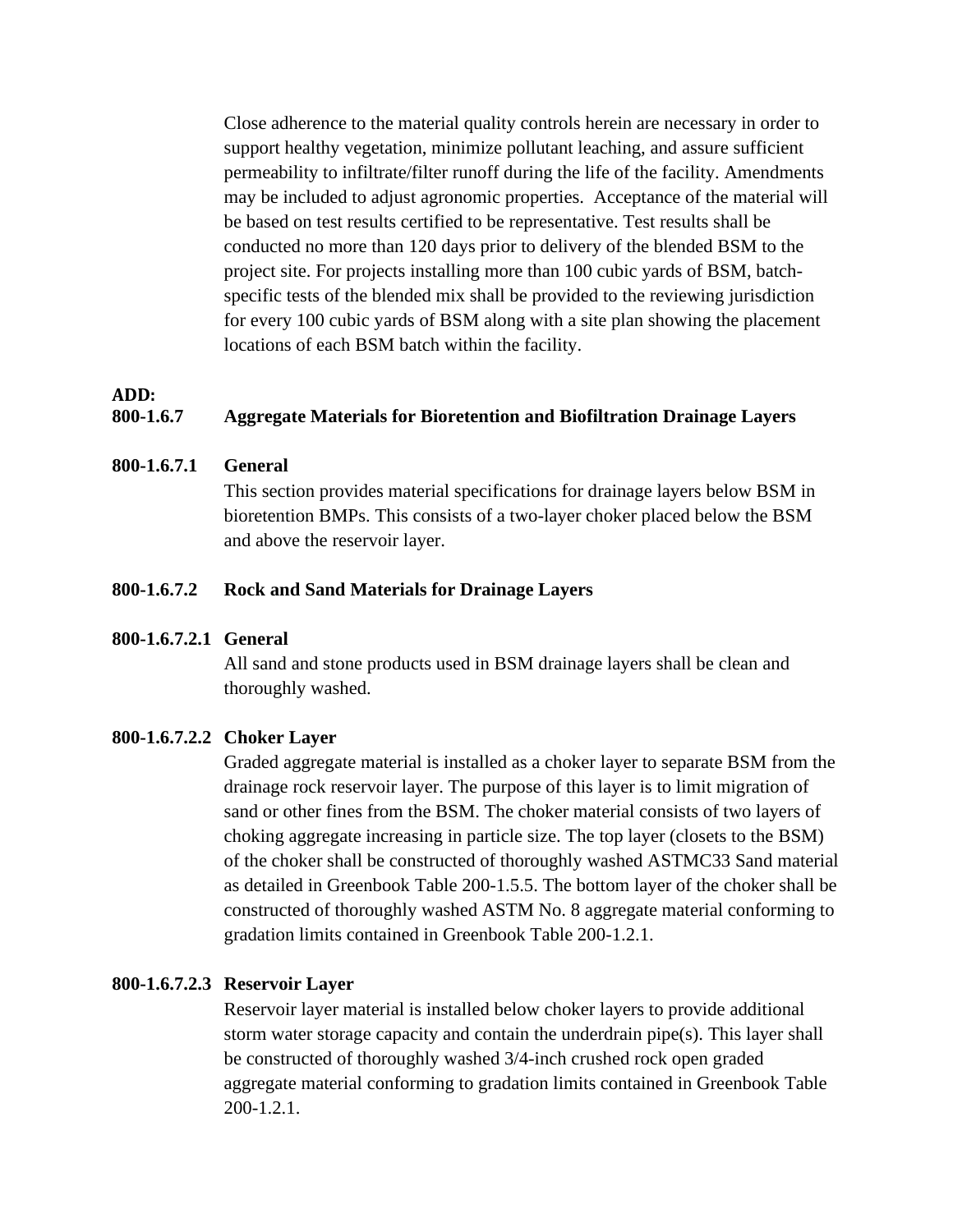#### **800-1.6.7.3 Layer Thickness and Construction**

#### **800-1.6.7.3.1 General**

Aggregate shall be deposited on underlying layers at a uniform quantity per linear foot (meter), which quantity will provide the required compacted thickness within the tolerances specified herein without resorting to spotting, picking up, or otherwise shifting the aggregate material.

#### **800-1.6.7.3.2 Choker Layers**

Each of the two choker layers (top layer of ASTM C33 Choker Sand and bottom layer of ASTM No. 8) shall be installed to a thickness of 3 inches (75 mm). Both layers shall be spread in single layers. Marker stakes should be used to ensure uniform lift thickness.

#### **800-1.6.7.3.3 Reservoir Layer**

The thickness of the reservoir layer (3/4" crushed rock) will depend on site specific design and shall be detailed in contract documents.

#### **800-1.6.7.3.4 Spreading**

Reservoir layers shall be as delivered as uniform mixtures and each layer shall be spread in one operation. Segregation within each aggregate layer shall be avoided and the layers shall be free from pockets of coarse material.

#### **800-1.6.7.3.5 Compacting**

Choker material layers and reservoir layer shall be lightly compacted to approximately 80% standard proctor without the use of vibratory compaction.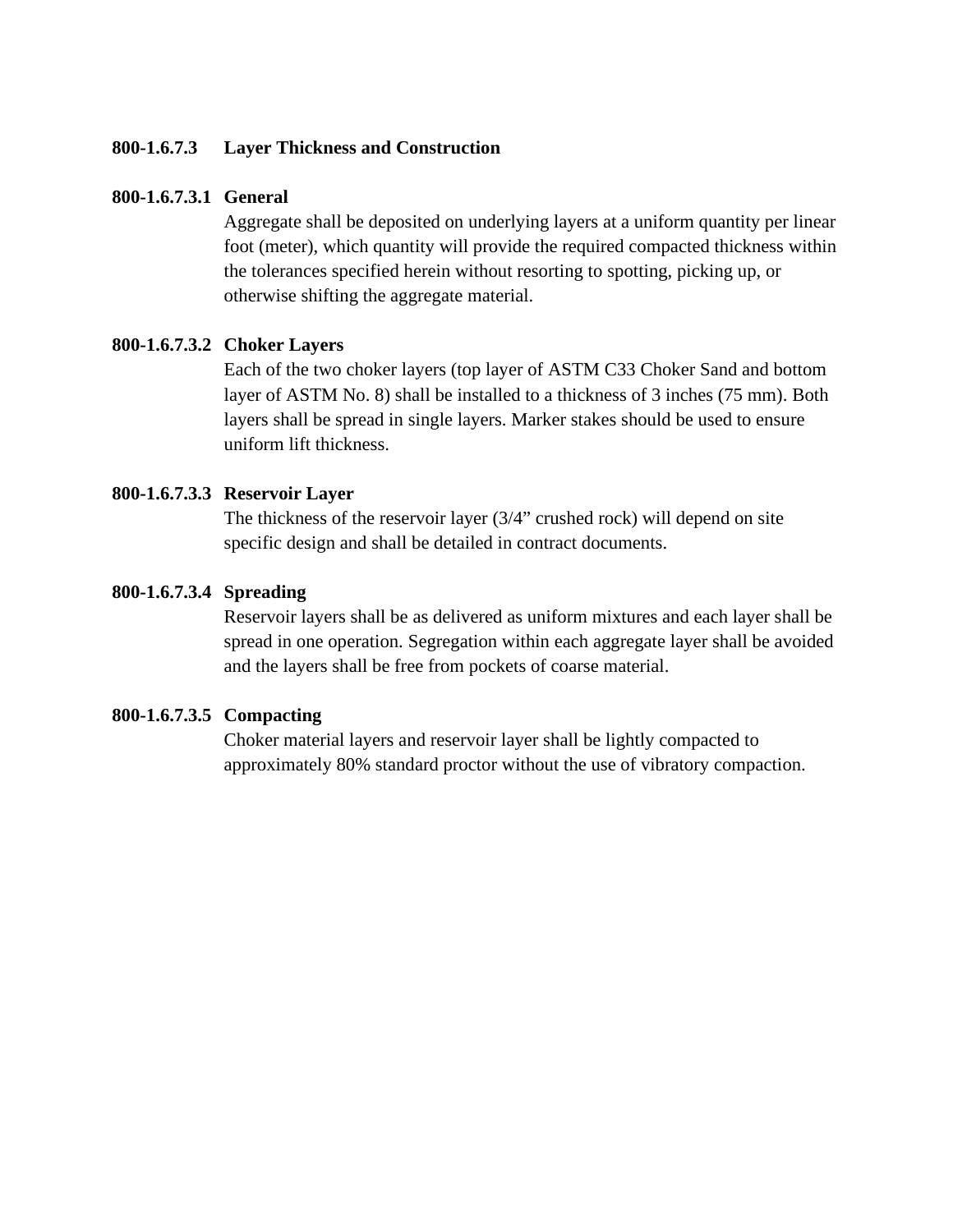#### **ADD: 800-1.6.8 Summary**

Summary of BSM specification requirements is shown in the table below.

| Component                            | Requirement                                       |  |
|--------------------------------------|---------------------------------------------------|--|
| <b>BSM</b> Material Composition      | Sand: 60-80% by volume                            |  |
|                                      | Topsoil: 0-20% by volume                          |  |
|                                      | Compost: 0-20% by volume                          |  |
| Alternative Blends Acceptable?       | Yes, but they must meet performance-based         |  |
|                                      | specifications.                                   |  |
| Sand Type                            | Washed sand conforming to particle size           |  |
|                                      | distribution                                      |  |
| Topsoil Type                         | Sandy loam or loamy sand with clay $< 15\%$ and   |  |
|                                      | gravel $<$ 25%                                    |  |
| Compost Type                         | From a CalRecycle permitted facility. Biosolids   |  |
|                                      | derived materials are not acceptable. Must meet   |  |
|                                      | gradation and material qualities in Section 800-  |  |
|                                      | 1.6.5.                                            |  |
| <b>BSM Hydraulic Conductivity</b>    | 8-24 inches/hour for BMPs without outlet          |  |
|                                      | control; 20-80 inches/hour for BMPs with outlet   |  |
|                                      | control; testing is required to demonstrate.      |  |
| <b>Agronomic Suitability</b>         | Limits for salts and potential toxins. C:N ratio  |  |
| Requirements                         | between 15 and 40.                                |  |
| <b>Water Quality Related Limits?</b> | Requirements related to specific pollutants when  |  |
|                                      | water quality of receiving waters is impaired for |  |
|                                      | those pollutants.                                 |  |

|  |  |  | Table 800-1.6.8. BSM Requirements |
|--|--|--|-----------------------------------|
|--|--|--|-----------------------------------|

## **ADD:**

## **800-1.7 Structural Soil.**

Structural Soil shall be selected from the products as described herein or approved equal. In order to provide adequate soil volume for tree wells, horticulturally appropriate soils must often be placed beneath the adjacent paved surfaces. Acceptable soil systems include suspended pavements, structural cells, and several types of structural soils:

- 1. Suspended pavements include structural slabs that span between structural supports that allow uncompacted growing soil beneath the sidewalk, and commercially available structural systems. Manufacturer details and certification must be provided for commercial systems. Structural calculations and details must be provided for Suspended Pavement installations.
- 2. Structural cells such as Silva Cell<sup>TM</sup> or StrataCell<sup>TM</sup> are commerciallyavailable structural systems placed subsurface that support the sidewalk and